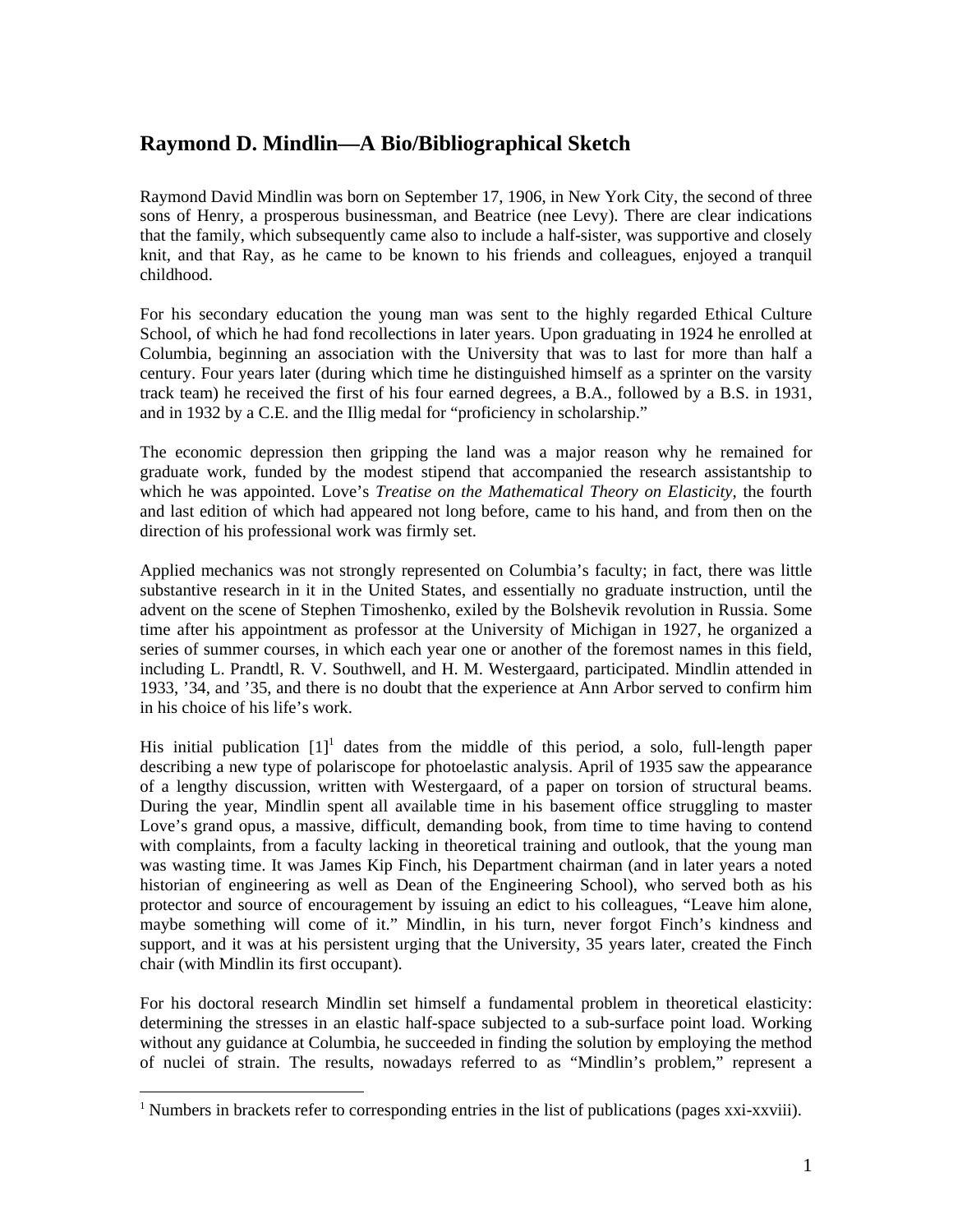generalization of the two classical 19th century solutions respectively associated with the names of Kelvin and Boussinesq, and have become the basis for analytical formulations widely employed in geotechnical engineering. At Timoshenko's urging, in order to establish the author's priority of discovery, a summary of the results was dispatched to the *Comptes Rendus* of the *Académie des Sciences* in Paris, noted for almost instantaneous publication, where it appeared [3] in September of 1935. The full paper [4] was published in *Physics* (now the *Journal of Applied Physics)* in 1936, the year Mindlin received the Ph.D. degree. It was also the year in which he published his one and only paper to appear in a periodical devoted to pure mathematics, in essence a completeness proof of the Papkovich representation in classical elasticity [S]. It is interesting to note that nearly twenty years later he returned to the problem bearing his name and offered a solution by means of a systematic procedure grounded in potential theory 1421.

Academic advancement, it appears, proceeded at a rather leisurely tempo in those days. Mindlin remained an assistant for another two years, at which point he was elevated to instructor in civil engineering, and only in 1940 did he receive promotion to assistant professor. His research in the six years following receipt of the doctorate was a mix of analytical and experimental endeavors, with emphasis on the photoelastic method of stress analysis. It included a work on threedimensional photoelasticity [17], published jointly with D. C. Drucker, his first doctoral student, in which the method of oblique incidence was first suggested. An important part of current laboratory technique is based on this and a companion and two subsequent papers 1181, C261, C271.

In 1942 Mindlin was co-opted by the Applied Physics Laboratory in Silver Spring (a Maryland suburb of the nation's capital), an institution engaged in naval ordnance work. There he played a significant role in the development of the proximity fuse, one of the major achievements in the scientific war effort. For his part in its success he was presented, shortly after the end of the war, with the Presidential Medal for Merit, the highest decoration awarded to civilians.

The swiftness of his climb up the academic ladder now made up for the earlier glacial pace: he came back to Columbia in 1945 as an associate professor, and two years later attained the rank of professor.

The year of his return to academia also marked the publication, in the *Bell System Technical Journal*, of a small monograph on the dynamics of package cushioning [21], which quickly became a vade mecum for designers of containers for protection of electronic equipment from mechanical shock and vibration. It was the first of several papers stimulated by his eight-year association as consultant to the Bell Telephone Laboratories.

A most important paper arising from his symbiosis with the Bell Laboratories stemmed from a perennial effort toward rational design of the carbon microphone. Published in 1949, it gave new direction to research on frictional phenomena at surfaces in contact [28]. The work, its basic consequences first tested and verified experimentally [38] and then generalized [41], led to an understanding of the process of wear due to local sliding and gave a mighty impetus to worldwide researches, analytical and experimental, in the industrially vital areas of sliding and rolling contacts, ball bearings, railway wheels, and the mechanics of granular media [56].

Shortly thereafter Mindlin began his trail-blazing studies, which he was to continue intermittently for more than two decades, on waves and vibrations in isotropic elastic plates [34] and, concommitantly, on high-frequency vibrations of crystal plates [35], soon extending his studies to account for the piezoelectric effect [39]. The method he had employed of reducing the exact, three-dimensional equations to describe the dynamics of plates, by expanding in series of the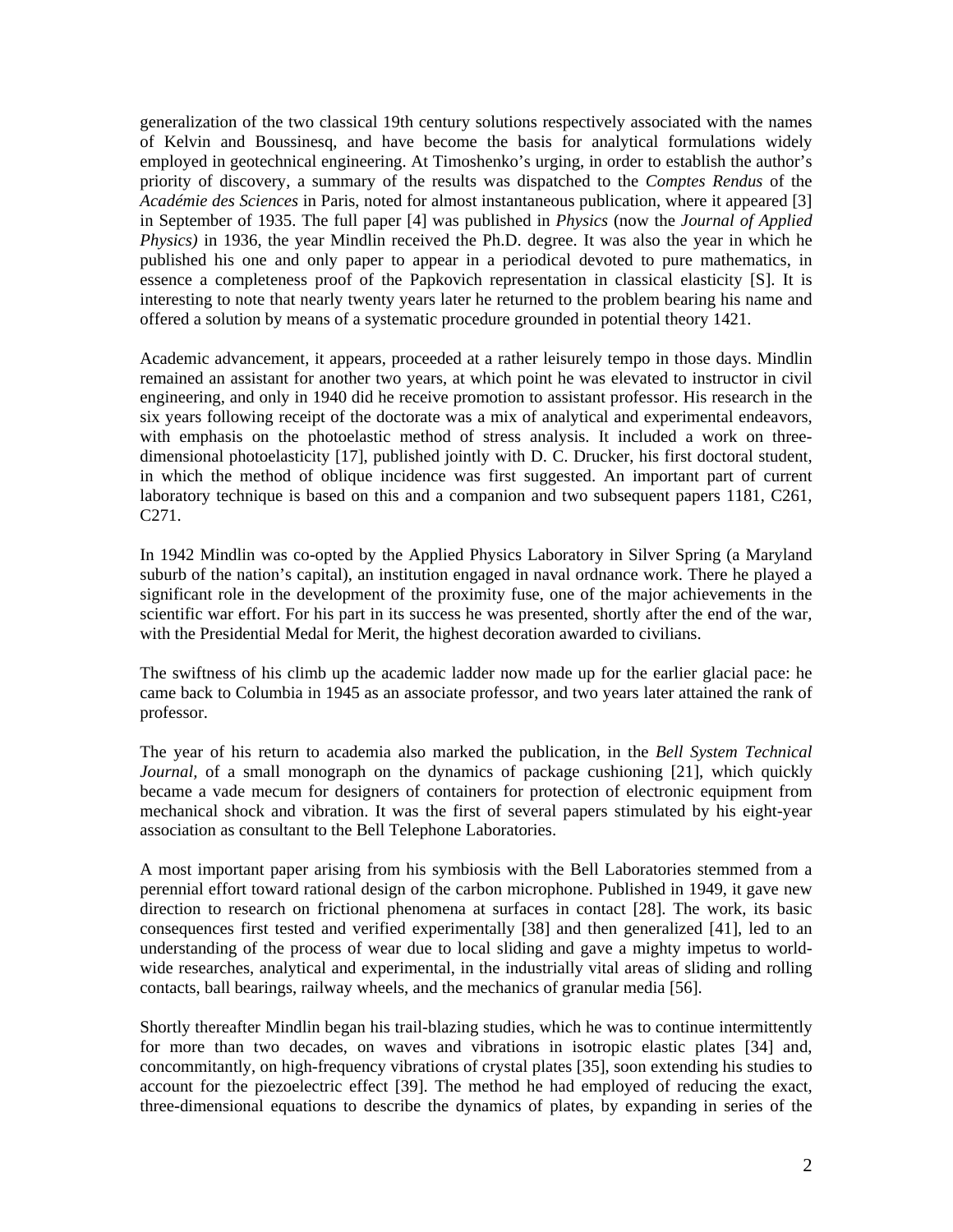thickness coordinate (or in terms of selected functions thereof) and truncating the series, he also applied, suitably altered, to dynamical problems of bars [37], [60], [62], stimulating, as in the case of plates, an ever growing literature of the subject.

The work on isotropic bars and plates led to results in use world-wide in development and design of electromechanical filters and solid delay lines. But it was his studies on crystal plates that caused the greatest stir, for they were pioneering papers in a vexingly difficult mathematical field. In them, he elucidated a very complicated phenomenon of great technical importance and thereby pointed the way to major improvements in the design and performance of quartz crystals for filter circuits. The U.S. Army Signal Corps, long-time sponsor of the research on crystal plate vibrations, persuaded him to prepare a monograph on the subject by granting him a sole-supplier contract for the purpose. In 1955 the task was completed to the acclaim of the sponsor-it was in the form of a ca. 170-page-long report entitled "An Introduction to the Mathematical Theory of Vibrations of Elastic Plates." Yet even as its author was composing the text, better ways of doing the old were occurring to him and new ideas for what should, and could, be done were springing to his mind. Indeed, despite much subsequent work in other areas of mechanics, he kept returning to this subject to the very end of his life. The monograph seemed to haunt him, for he intermittently worked on a revision-more accurately, a complete reworking-of it. A few months before his death he spoke of plans to add yet another major part to what he had already written before he would consider the job done; ever the realist, he added, "But don't hold your breath!"

It is strikingly clear in retrospect that the period of the late '40s and early '50s was a particularly fruitful one for him. In addition to the basic papers on elastic contact and on high-frequency vibrations of plates and bars, a pioneering article on the interpretation of optical birefringence in viscoelastic materials [27] and a seminal paper on the interaction of an elastic shell with a surrounding fluid [40], the second of these written in collaboration with his colleague H. H. Bleich, date to that time. Of evident importance to the Navy, the latter work triggered a great deal of subsequent research on the response of submarine hulls to shock loading. Also sandwiched into that period is the lengthy article on analogies [31], with another of his colleagues, M. G. Salvadori, as co-author, which appeared as a chapter in the *Handbook of Experimental Stress Analysis.* 

Beginning in 1962, in response to what purported to be, but were seen by Mindlin as erroneously based, expanded theories of anisotropic materials, he was led to construct, first, a theory that took account of couple-stresses [74], characteristically applying it immediately thereafter to a twodimensional case that seemed simple enough to be susceptible of experimental validation [75]. Two years later, in a paper on micro-structure [78], he treated a continuum endowed at each point with an internal displacement field, and showed that the lowest order of this formulation results in a theory that includes the optical lattice modes at the long-wavelength limit. In a paper published the following year [83], he formulated a linear theory of equilibrium of an elastic solid in which the stored energy depends on the strain and its first and second gradients. This proved to be the first continuum description capable of ac- counting for surface tension, without resorting to the artificial construct of a vanishingly thin surface membrane. The papers contributed to the start of lively activity in this field of generalized elastic continua, and stimulated applications to areas as diverse as the mechanics of laminated and of fiber- reinforced materials, and of framed structures.

 $\overline{a}$ 

<sup>&</sup>lt;sup>2</sup> Shortly after making this observation, aware of the gravity of what proved to be his last illness, he entrusted the manuscript for completion (and, it is fervently hoped, timely publication) to P. C*.*  Y. Lee, one of his last doctoral students.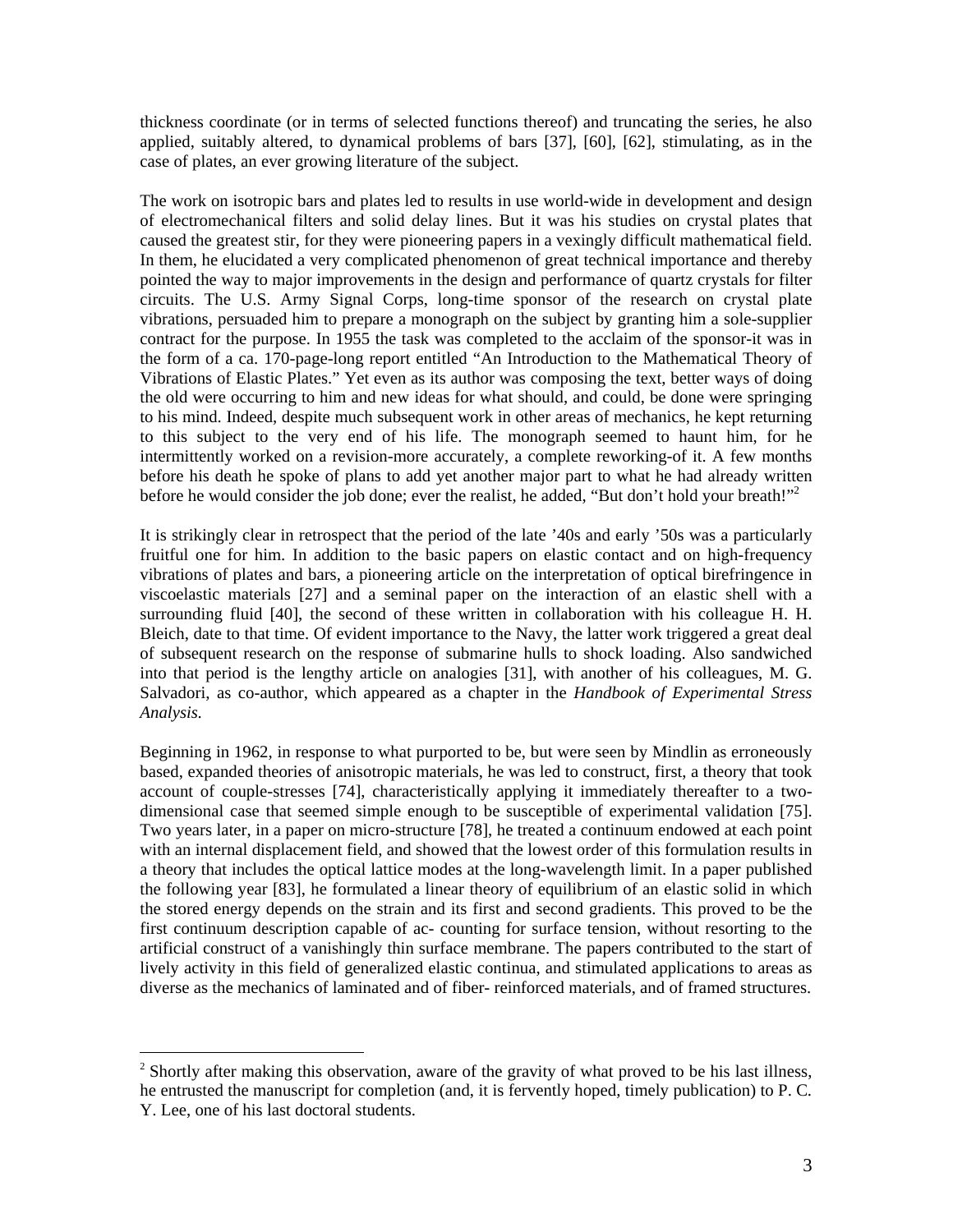In 1967 he was appointed James Kip Finch Professor of Applied Science, the first holder of a chair named in honor of the patron and protector of his days as a graduated student. He was to hold this post until his retirement in 1975.

A series of papers initiated with [88] introduced the contribution of the polarization gradient (in addition to the strain and the polarization itself) to the stored energy of a solid. Mindlin was able to show that this augmented formulation of the elastic dielectric continuum accommodates the surface energy of deformation and polarization, predicts the experimentally observed anomalous capacitance of thin dielectric films [95], and accounts for acoustical and, when the magnetic field is included, optical activity [99].

More or less concurrently came one other group of highly innovative researches, in which his aim was to bridge the gap between continuum and lattice theories. Thus, he was able to show [91] that a model of a continuum, formed by two or more interpenetrating media, in which the stored energy depends not only on the strains of the individual constituents but also on their relative displacements, and simulating a (non-Bravais) lattice with a basis, contains optical as well as acoustical branches in the vibrational spectrum. In [95], a paper mentioned above, he demonstrated that his augmented theory of the elastic dielectric continuum yields the correct long-wave limit of a monatomic lattice theory with a shell model, and in [loll, by endowing the model of [9l] with individual polarizations, that the resulting continuum can yield the long-wave limit of a diatomic lattice with shell model.

The steady stream of his research was interrupted early in 1969 by illness, and he was obliged to submit to cardiac surgery. (This was before the coronary bypass operation became part of clinical procedure.) As he made amply clear at the time, he resented the lengthy convalescence because it was inhibiting his work. But by the end of that year he was back at his desk, and a glance at his list of publications after that date shows that he was able to resume his enviable scientific productivity.

His last hurrah, just a year before his death, came in the form of two papers, one dealing with free vibrations of a rectangular parallelepiped [128] and the other, with vibrations of a rectangular plate with all four edges free [129], classic problems against which he had butted his head, in vain, decades earlier. At long last he managed to construct solutions, apparently by inspired guess- work, reminiscent of the *tour de force* of his doctoral dissertation 50 years earlier. He was manifestly elated, particularly by what turned out to be his final publication, characterizing the accomplishment in the following words: "It's a pity there aren't many around, anymore, who would appreciate what an extraordinary feat that solution is." His letter, accompanying a photocopy of the work in holograph and dated January 9, 1986, continues, in evident allusion to the 19th century origin of the problem, "I'm reminded of Tony Biot [Maurice Anthony Biot] who was frequently a generation ahead of his time. I, on the other hand, seem to be some generations behind."

The preceding narrative, though sketchy, has, I hope, given some indication of the breadth and depth of Mindlin's scholarship. Those who worked with him, and those others who knew him and his work, quickly came to appreciate his profound insights into the physics of any given situation, his surefootedness in discerning what is central and what is peripheral, and his multifaceted analytical and experimental skills. Nevertheless, a disservice would be done the subject of this account (as well as its reader) if nothing were said about him as colleague, mentor, and human being.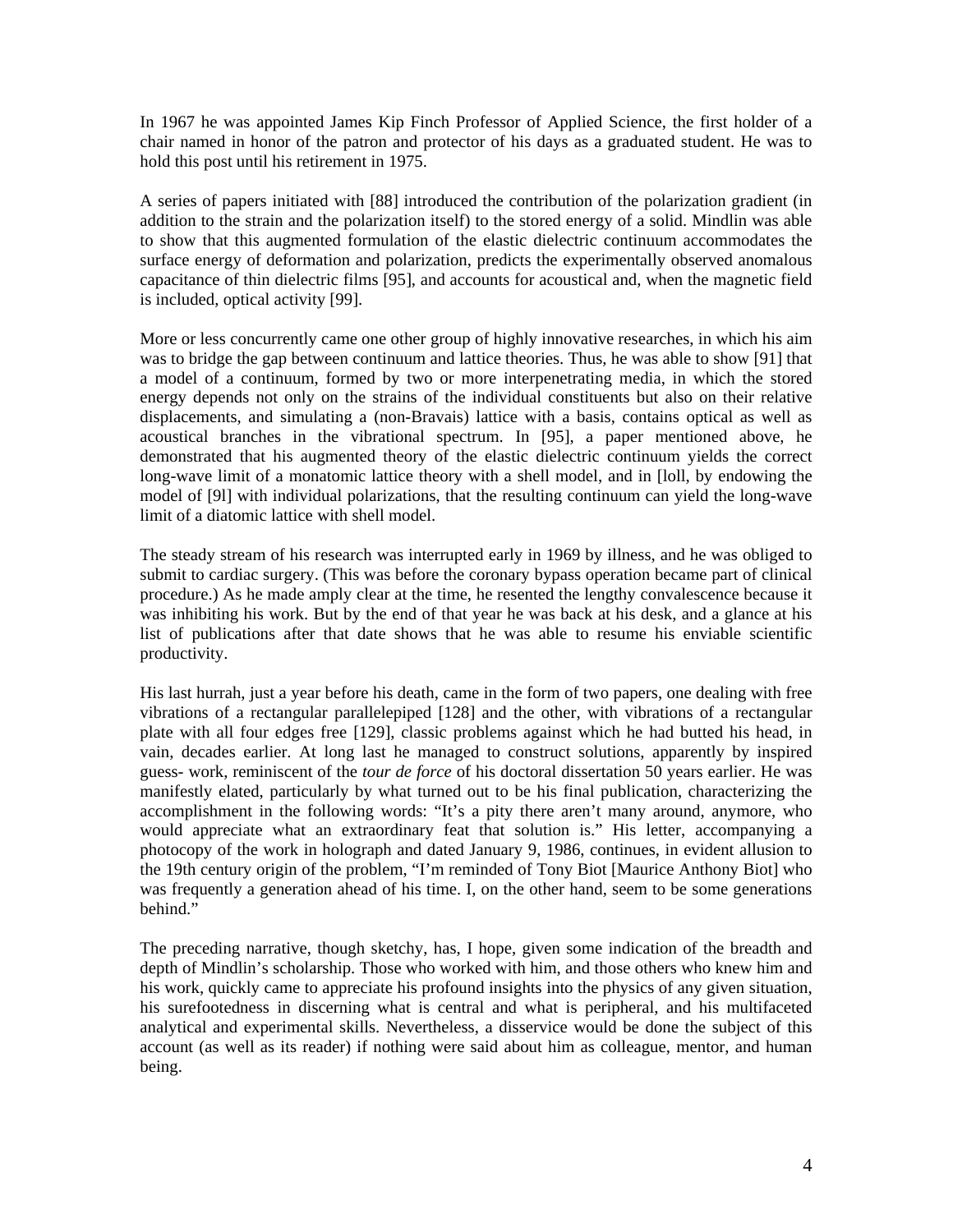His professional colleagues treated him with deference at times bordering on awe. He was secure in the knowledge of his own worth, but wore the mantle of his eminence with genuine modesty. He was generous in giving or sharing credit, and unfailingly courteous to peers seeking his opinion or advice. Basically a shy, reserved person, he was, invariably and unexceptionally, the consummate gentleman.

His many disciples revered him and, one suspects, in his quiet way he enjoyed being the father figure. To celebrate his 60th birthday, his former doctoral students tendered him a dinner in Minneapolis, where most had journeyed ostensibly to attend a professional meeting. In 1974, in anticipation of his imminent retirement, he was presented with a published book, entitled *R. D. Mindlin and Applied Mechanics.* In eight substantial chapters, by fifteen of his erstwhile students, this novel kind of Festschrift contains summaries of those areas on which Mindlin's own endeavors have exercised a profound and lasting effect.

But it was by no means a one-way relationship. Whenever a former student of his was being feted, as such things tended to occur with increasing frequency as the years passed, Ray Mindlin would be inconspicuously present among the well-wishers. Perhaps the loyalty and affection made up to some extent for not having any children of his own. He married twice, each time losing a beloved mate by untimely death due to illness.

He served with devotion the profession which he made his life's work, through his research, his teaching, his advisory capacity to numerous government agencies, and his activities in various scientific and technical societies. Among the latter, mention is warranted of the following positions he held at various times: In the American Society of Mechanical Engineers (ASME), chairman, Applied Mechanics Division; member, Publications Committee, Engineering Societies Monographs Committee, Advisory Board of *Applied Mechanics Reviews.* In the American Society of Civil Engineers (ASCE), chairman, Committee on Applied Mechanics of the Structural Engineering Division (precursor of the Engineering Mechanics Division). In the Society for Experimental Stress Analysis (SESA), co-founder and president; member, executive committee. In the American Institute of Physics, associate editor, *Journal of Mathematical Physics.* Also, he was member of the U.S. National Committee for Theoretical and Applied Mechanics; the General Assembly of the International Union of Theoretical and Applied Mechanics; the American Physical Society.

To be sure, his remarkable intellectual fecundity and gentle personality did not go unappreciated by his peers, and recognition came in the form of copious honors and awards. He was elected Fellow of the American Academy of Arts and Sciences (1958), of the ASME (1962), and of the Acoustical Society of America (1963); member of the National Academy of Engineering (1966) and of the National Academy of Sciences (1973); and Honorary Member of the ASME (1969).

He received the Research Prize (1958) and the von Karman Medal (1961) of the ASCE; the Timoshenko Medal (1964) and the ASME Medal (1976) from the ASME; the Trent-Crede Award of the Acoustical Society of America (1971); the Frocht Award of the SESA (1974); the Great Teacher Award (1960) and the Egleston Medal (1971) from Columbia University; and an Honorary D.Sc. degree from Northwestern University (1975); also, a Naval Ordnance Development Award (1945) and the C. B. Sawyer Award of the Army Electronics Command (1967). Remarkably, prestigious as these are, all but one were sandwiched between his most noteworthy honors, both bestowed by the U.S. Government: the Presidential Medal for Merit (1946), as noted earlier the highest civilian decoration of the Second World War, and his ultimate accolade, the National Medal of Science, which he received in 1979.